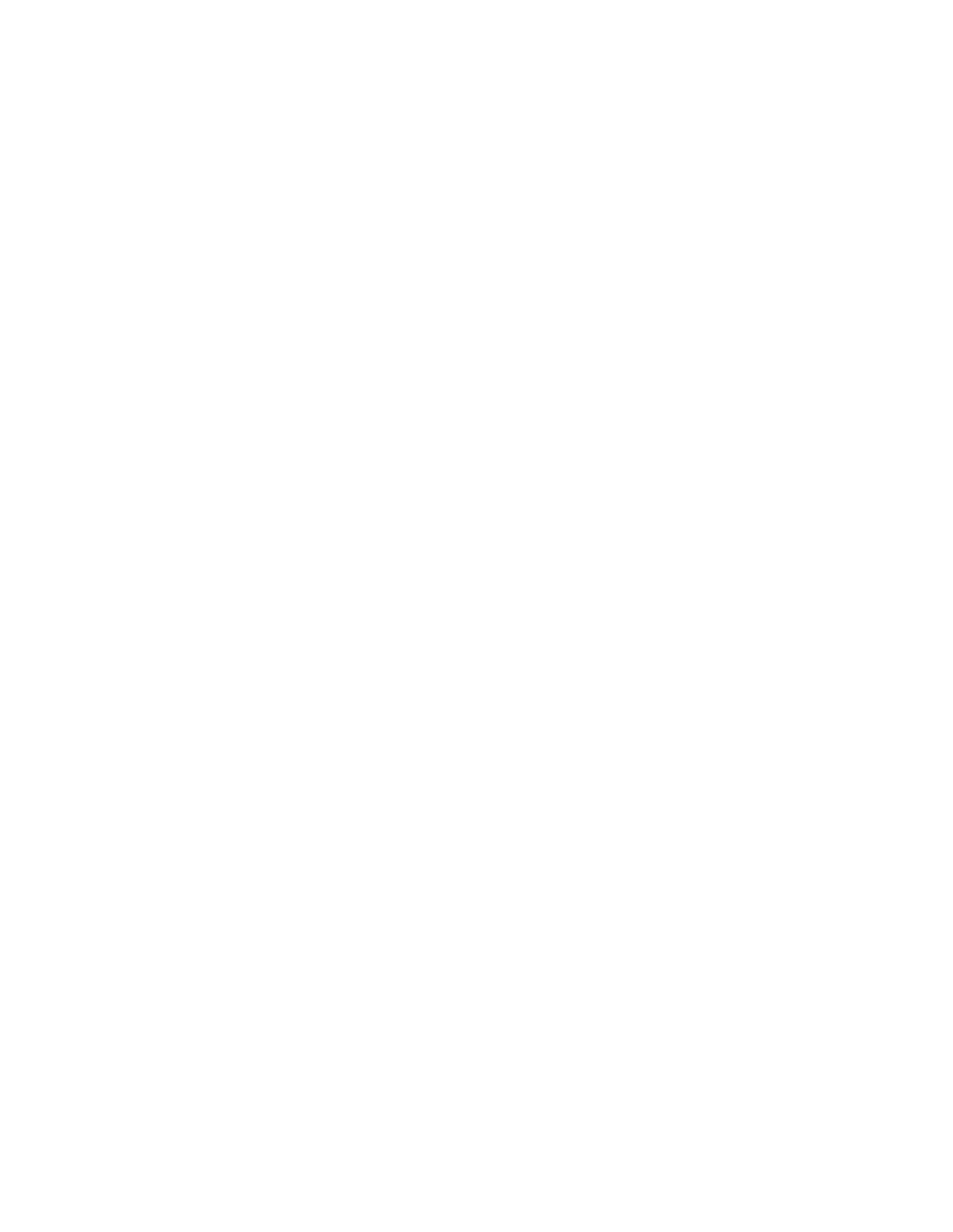ADDED ENTRIES:

COUNTY COURTS--NEBRASKA--GARFIELD COUNTY DISTRICT COURTS--NEBRASKA--GARFIELD COUNTY LAND TITLES--NEBRASKA--GARFIELD COUNTY LAND TITLES--REGISTRATION AND TRANSFER--NEBRASKA--GARFIELD COUNTY LAND TITLES--REGISTRATION AND TRANSFER--NEBRASKA--WHEELER COUNTY DEEDS--NEBRASKA--GARFIELD COUNTY COUNTY GOVERNMENT--RECORDS AND CORRESPONDENCE SURVEYS--NEBRASKA--GARFIELD COUNTY MARRIAGES--NEBRASKA--GARFIELD COUNTY NATURALIZATIONS--NEBRASKA--GARFIELD COUNTY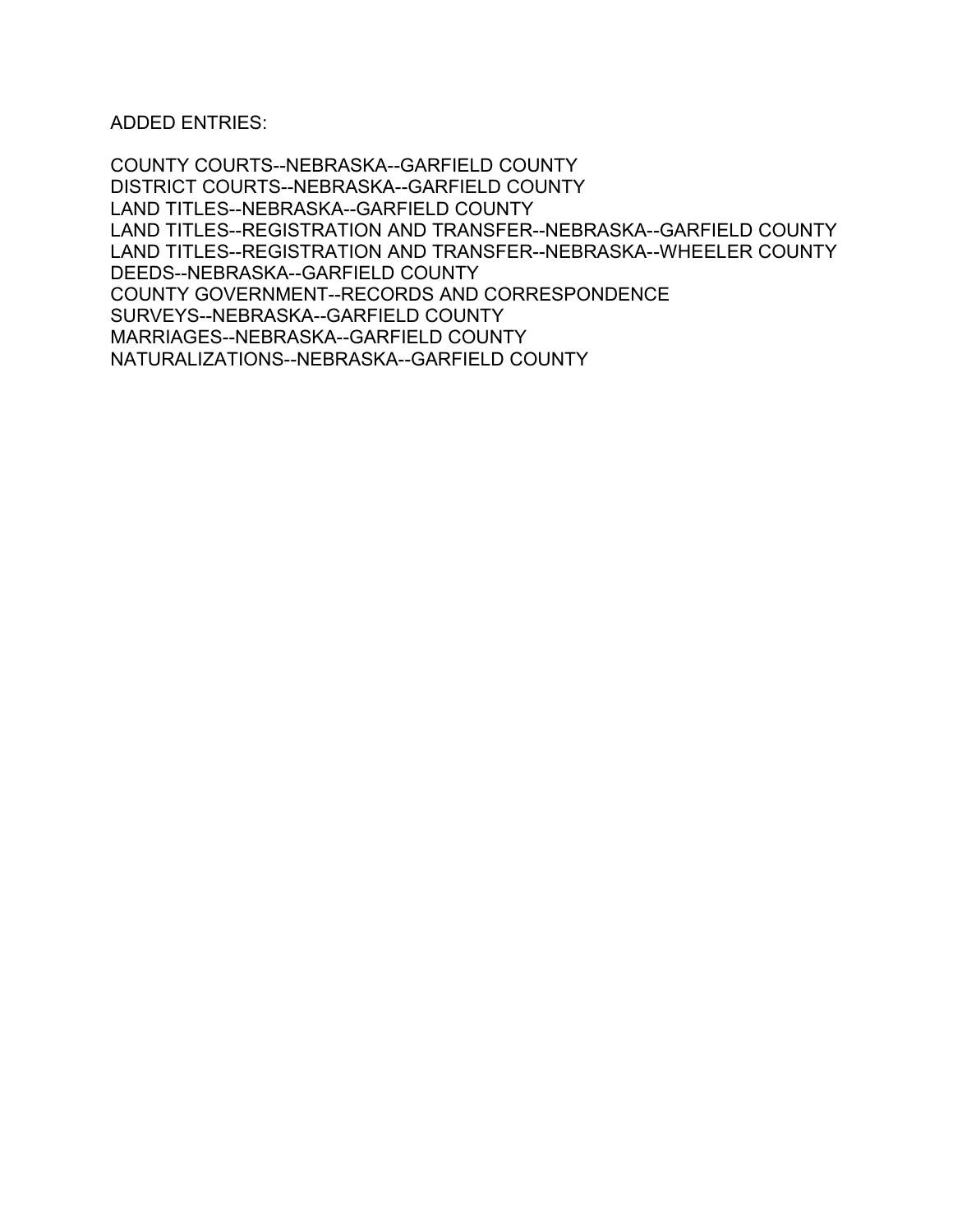The county became an important area for cattle ranching. The Burwell Rodeo, formed in 1921, became Nebrask's biggest rodeo attraction.

The county was named in honor of President James A. Garfield who died in 1881, just prior to the formation of the county.

### **SCOPE AND CONTENT NOTE**

The bulk of the collection consists of twelve reels of 35mm microfilm containing various records of Garfield County, 1877-1983. The microfilm was produced for the county in 1984 and copied by the Archives for reference in 1990.

The microfilm contains records for subgroups three through seven of this collection. Since there is no order of appearance on the film for the different offices and because of the scattered order of different records for one office, this microfilm is numbered Rolls 1 thru 12. Roll numbers in the difference subgroups follow no roll number order. One exception is the film for SG4, S1, Marriages and SG7, S1, Naturalizations. Roll numbers 1 thru 3 (SG4, S1) were filmed and added to the collection in 2001, as was Roll #1 (GSU Roll #4) for Naturalization Records of SG7, S1.

This record group is divided into ten subgroups: 1) Assessment Schedules (no records); 2) Treasurer (no records); County Board of Commissioners, 1884-1920; 4) County Clerk, 1884-1971; 5) Register of Deeds, 1874-1979; 6) Surveyor, 1885-1983; 7) District Court, 1884-1929; 8) County Court (Security Microfilm only); 9) Superintendent of Schools (no records); abd 10) School District Records (no records).

There are no records in storage for Subgroups One and Two, county Assessor and Treasurer.

Subgroup Three, County Board of Commissioners, consists of the minutes of the county board meetings., 1884-1920, and can be found on roll #10 (37257) of microfilm produced by the county.

Subgroup Four, County Clerk, includes five volumes of Garfield County marriages, 1884-1971, on three reels of microfilm, with a card index on reels 1 & 2. This microfilm was produced by the Genealogical Society of Utah in cooperation with the Historical Society and the local officials. Original records remain at the county courthouse and patrons should contact the agency if microfilm does not produce legible copies.

Subgroup Five, Register of Deeds, is divided into six series: 1) General Index to Deeds, 1874-1928; 2) Deed Books, 1884-1912; 3) General Index to Miscellaneous, 1885-1917; 4) Miscellaneous Record Books, 1884-1913; 5) Numerical Index-Lands,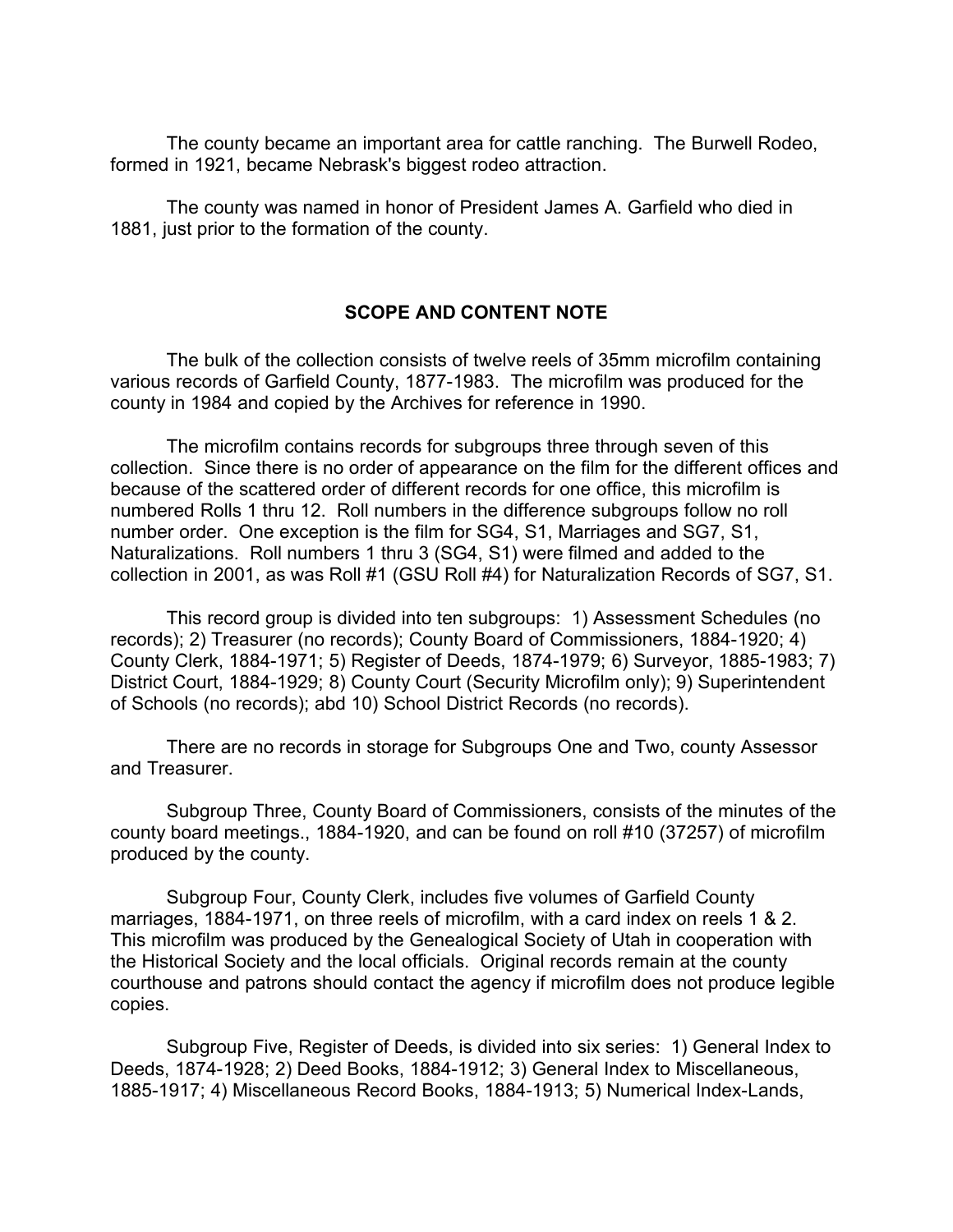1877-1938; and 6) Mechanics Liens, 1885-1979. Records of this subgroup can be found on rolls 1 thru 5, and 9 thru 12.

Subgroup Six, County Surveyor, consists of one Surveyor's Record for Garfield County, 1885-1983 (2/maps and plats).

Subgroup Seven, District Court, is divided into five series: 1) Naturalization Records, 1884-1929; 2) General Index (no record); 3) Appearance Dockets (security microfilm, 1885-1984); 4) Daily Journals, 1884-1921; and 5) Complete Record, 1884 c.1915. Records for this subgroup can be found on rolls 5 thru 9 of film produced by the county and on roll #1, Series 1, Naturalization Records, 1884-1929. This roll was filmed by the Genealogical Society of Utah when the marriages were filmed at the county. The original records remain at the county courthouse.

There are currently no records in storage at the Archives for Subgroups Eight through Ten. For Subgroup Eight, county court, there is security microfilm of probate records, 1888-current.

Related Collection, RG292, Wheeler County, Nebraska

### **DESCRIPTION**

### **SUBGROUP ONE COUNTY ASSESSOR**

There are currently no assessment records for Garfield County in storage at the State Archives. Patrons are referred to the Garfield County assessor at Burwell, Nebraska.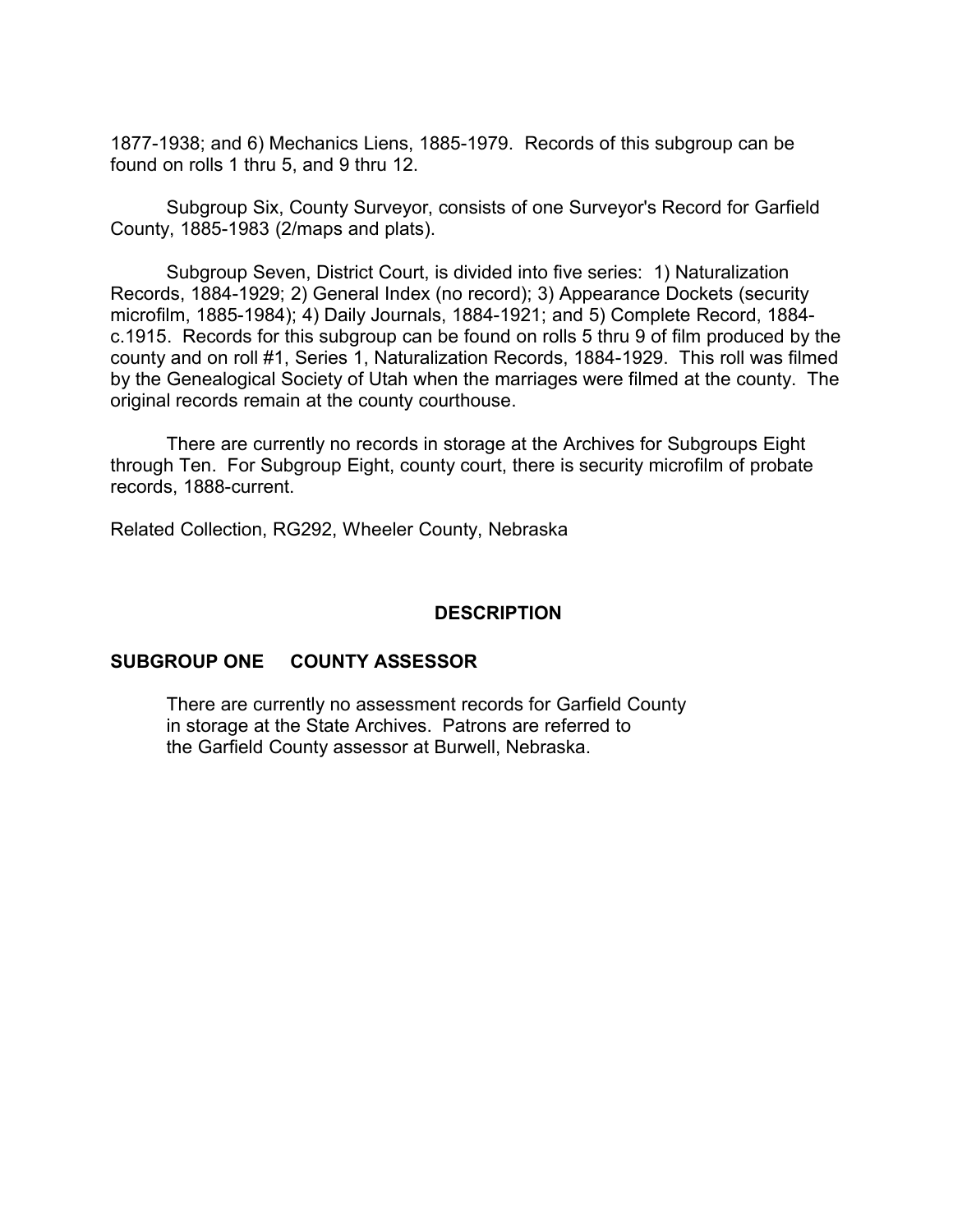### **SUBGROUP TWO COUNTY TREASURER**

There are currently no records in storage at the State Archives for the office of Garfield County Tresurer. Patrons are referred to the Garfield County Treasurer's office at Burwell, Nebraska.

### **SUBGROUP THREE COUNTY BOARD OF COMMISSIONERS, 1884-1920**

#### **film**

### **SERIES ONE COMMISSIONERS PROCEEDINGS, 1884-1920**

| <b>Roll #10</b> | Items $#2-4$ :                            |
|-----------------|-------------------------------------------|
| SF copy         | <b>Commissioners Record Book #1</b>       |
| AR37257         | p.1 (Dec. 1, 1884 - p.480A (1/14/1896)    |
| SF22011         | Commissioners Record Book #2              |
|                 | p.1, Road Petition, Oct. 5, 1896          |
|                 | p.2 (June 9, 1896) - p.628 (1/2/1907)     |
|                 | Commissioners Record Book #3              |
|                 | p.1 (Jan. 3, 1907) - p.111 (June 4, 1908) |
|                 |                                           |

| Roll #11 Item #1<br>SF copy<br>AR37258<br>SF22012 | Commissioners Record Book #3 cont.<br>p.112 (June 4, 1908)<br>thru                             |
|---------------------------------------------------|------------------------------------------------------------------------------------------------|
|                                                   | Commissioners Record Book #3<br>p.494, Road Map, 1917, and<br>thru<br>p.575 (January 12, 1920) |

### **SUBGROUP FOUR COUNTY CLERK, 1884-1971**

### **film**

### **SERIES ONE MARRIAGE RECORDS, 1884-1971**

| V.1 | Card Index to Marriages, 1884-1957 |
|-----|------------------------------------|
|     | Brides, A-Z, and                   |
|     | Grooms, A-Z                        |
| V.2 | Marriage Record Book #1 (indexed)  |
|     | Dec. 16, 1884 - Sept 8, 1903       |
| V.3 | Marriage Record Book #2 (indexed)  |
|     | Sept. 16, 1903 - Nov. 24, 1913     |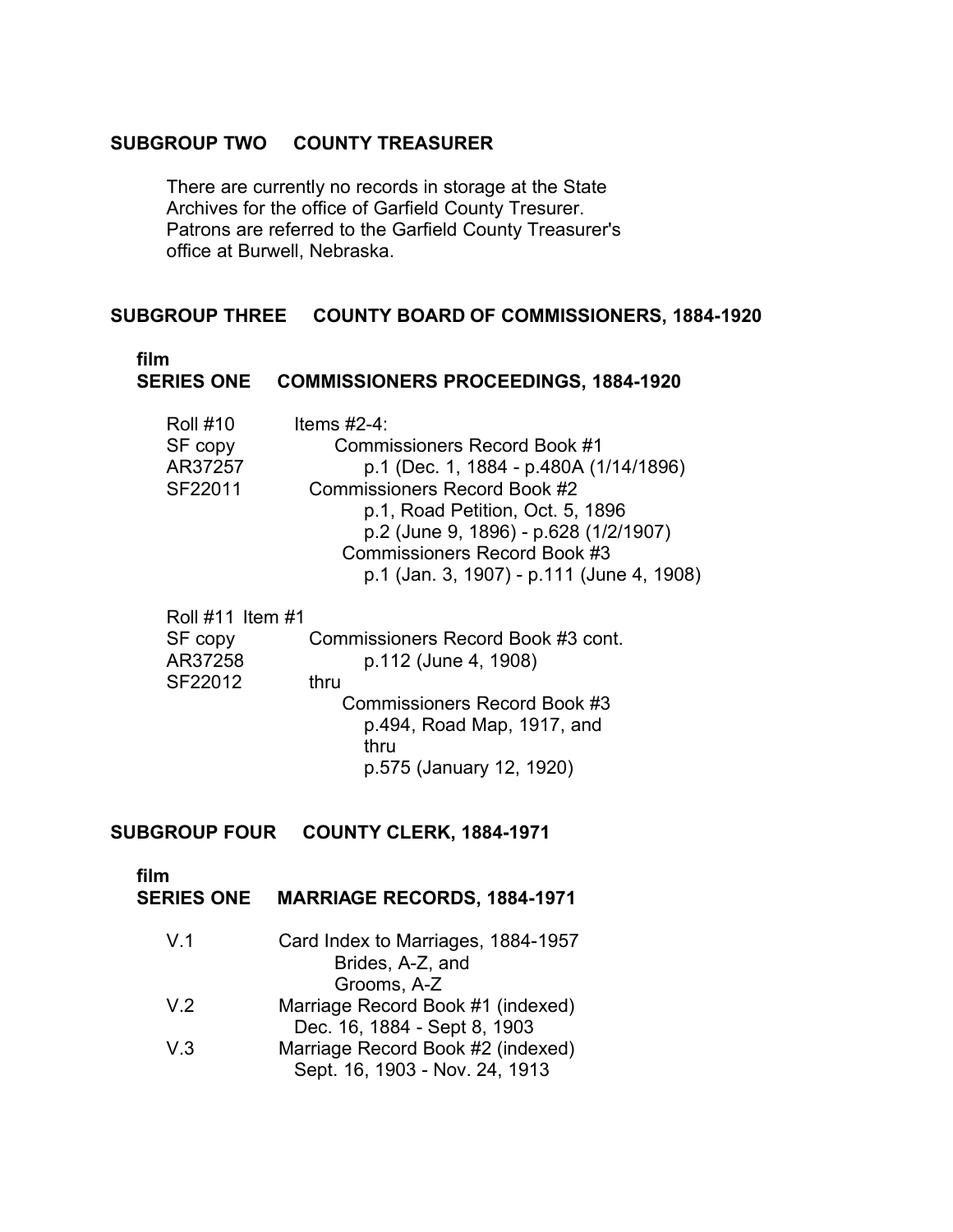### **SUBGROUP FOUR COUNTY CLERK (cont)**

# **film**

# **SERIES ONE MARRIAGE RECORDS (cont)**

| V.4 | Marriage Record Book #3 (indexed) |
|-----|-----------------------------------|
|     | Nov. 25, 1913 - Aug. 1, 1923      |
| V.5 | Marriage Record Book #4 (indexed) |
|     | Sept 4, 1923 - Nov. 24, 1948      |
| V.6 | Marriage Record Book #5 (indexed) |
|     | Dec. 4, 1948 - Aug. 21, 1971      |

#### **film SERIES ONE MARRIAGE RECORDS - MICROFILM RECORD MP4219**

NOTE TO PATRONS: Original records remain at the county � courthouse. If legible copies cannot be made from the microfilm, contact the county clerk at Burwell, NE

Roll #1 Item #1 - Marriages, Card Index, Brides 2331 expos. A (1884-1957) � GSU Project thru � 35mm pos. Item #1 - Marriages, Card Index, Grooms #27,694 G (1884-1957), Grady

Roll #2 Item #1 - Marriages, Card Index, Grooms cont. 1561 expos. G (1884-1957), Grady, Frank D. 1138 cards thru 797 pp. Item #4 - Marriages, Book #3 GSU Project p.80 (Viner-Zabloudil), Aug. 14, 1915 #28,978 ORDER OF FILMING: V.1 begins at frame #1154 V.2 begins at frame #1331 V.3 begins at frame #1507

CORRECTION:

Retake, Index-Grooms, Shields, C. R. thru Smith, L. Clieton at start of reel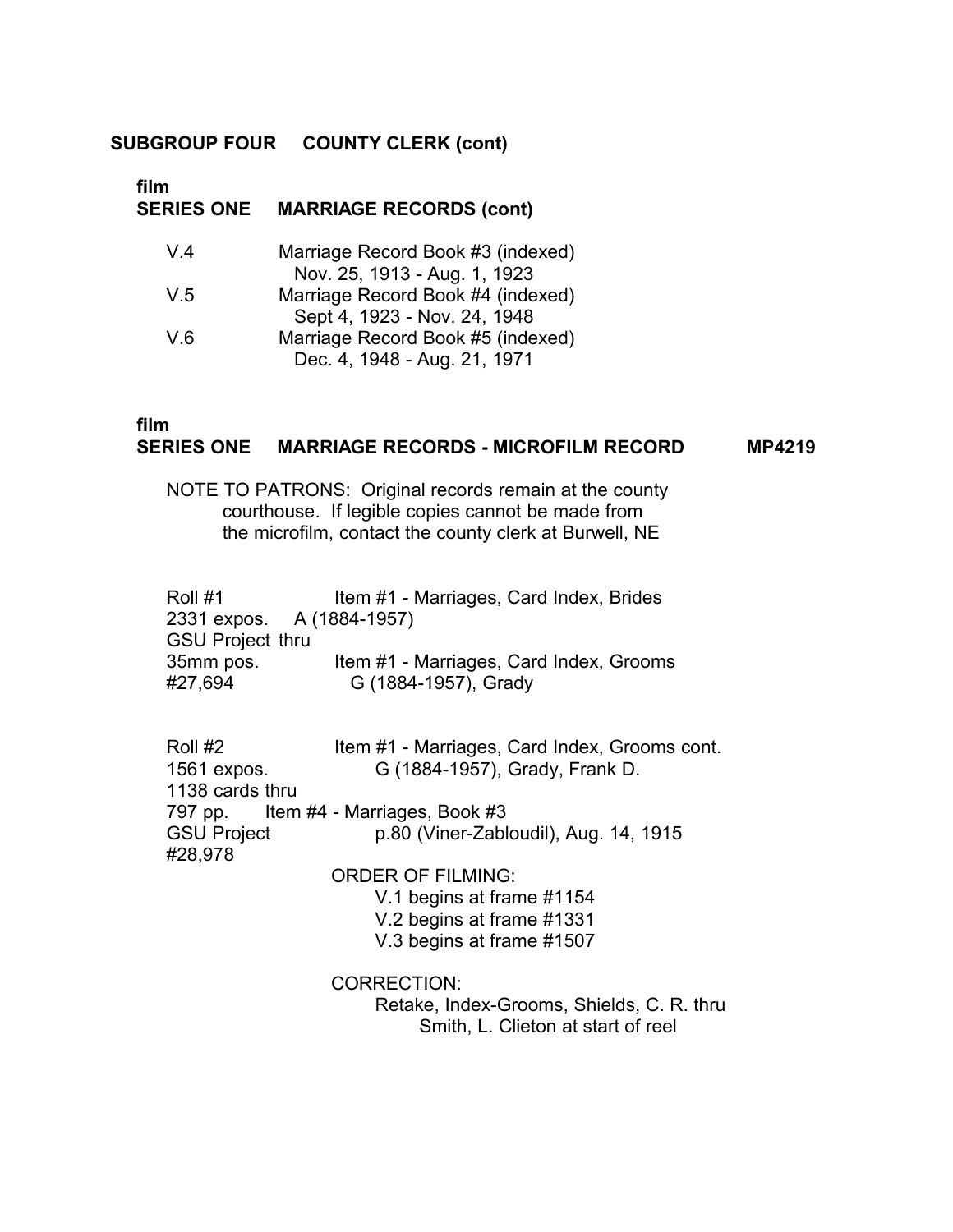### **SUBGROUP FOUR COUNTY CLERK (cont)**

 **film**

### **SERIES ONE MARRIAGE RECORDS - MICROFILM RECORD (cont)**

- Roll #3 Item #1 Marriages, Book #3 cont. 1439 frames p.80 (Viner-Zabloudil), Aug. 14, 1915 1585 pp. thru GSU Project Item #3 - Marriages, Book #5 35mm pos. p.544 (Smith-Simpson), Aug. 21, 1971 #28,980 CORRECTION: Item #2, Marriages, Bk #4
	- General Index retaken at start of reel
	- CORRECTION: End of Vol. #5 which appears at start of Reel #4 (master), has been spliced from start of reel #4 (reference copy), and added to end of this reel. Remainder of reel #4 is described under naturalizations.

#### **SERIES TWO BRAND & ESTRAY RECORDS, 1885-1898**

See RG047, Brand Commission for Brand Register of Garfield County, 1885-1898

NOTE: All other records of Garfield County clerk's office remain at the county courthouse.

# **film**

**SUBGROUP FIVE REGISTER OF DEEDS, 1874-1979**

# **film**

#### **SERIES ONE GENERAL INDEX TO DEEDS, 1874-1928**

| General Index to Deeds, Book #1 A-Z |
|-------------------------------------|
| 1874 - July 1894                    |
| General Index to Deeds, Book #2 A-Z |
| Nov. 1893 - Oct. 1909               |
| General Index to Deeds, Book #3 A-Z |
| Sept. 1909 - Feb. 1928              |
|                                     |

NOTE: Book #3, watch pages each alpha for notes on continuations. NOTE: Roll begins Mtgs, Bk 9, pp. 236-651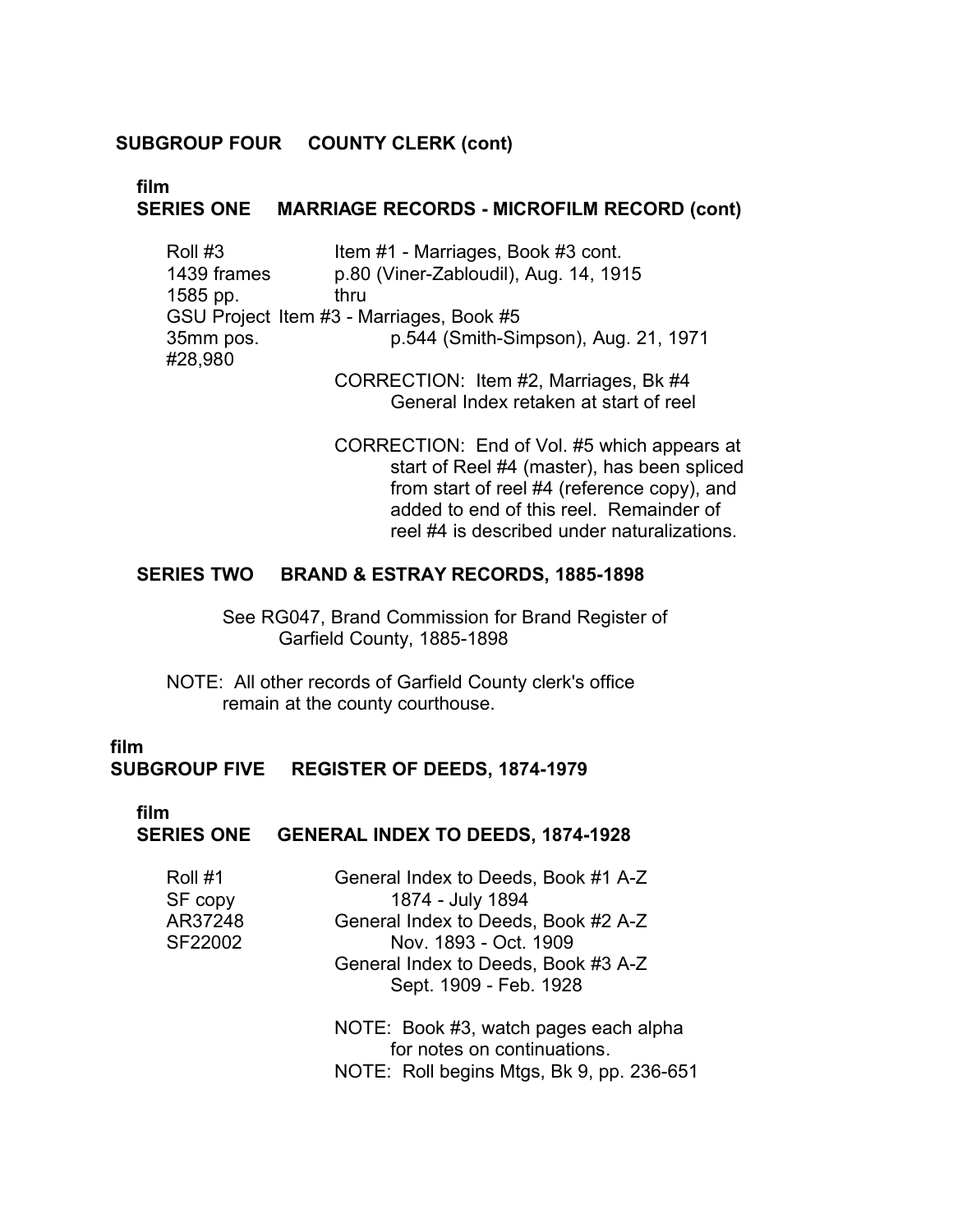**film SUBGROUP FIVE REGISTER OF DEEDS (cont)**

**film**

| film                                     | SERIES TWO DEED REGISTERS, 1881-1912                                                                                                                                                                                                                                                                                                                          |
|------------------------------------------|---------------------------------------------------------------------------------------------------------------------------------------------------------------------------------------------------------------------------------------------------------------------------------------------------------------------------------------------------------------|
| Roll #2<br>SF copy<br>AR37249<br>SF22003 | Deeds, Book #1<br>pp.1-2, Homestead entries, 1881-1884<br>pp.3-145 (Wheeler County), 1881-1885<br>p.146 (Jan 6, 1885) - p.480 (Aug 26, 1887)                                                                                                                                                                                                                  |
|                                          | Deeds, Book #2<br>p.1 (Aug. 24, 1887) - p.640 (Jan. 29, 1891)<br>Deeds, Book #3<br>p.1 (Jan. 30, 1891) - p.499 (Sept 12, 1893)                                                                                                                                                                                                                                |
| Roll #3<br>SF copy<br>AR37250<br>SF22004 | Deeds, Book #3 cont.<br>p.500 (Sept 12, 1893) - p.640 (July 5, 1894)<br>Deeds, Book #4<br>p.1 (July 6, 1894) - p.640 (Nov. 12, 1897)<br>Deeds, Book #5<br>p.1 (Nov. 16, 1897) - p.640 (Oct. 11, 1900)<br>Deeds, Book #6<br>p.1 - Survey, Addition to Burwell Cemetery<br>(w/ plat), Apr. 19, 1910-Oct. 4, 1913<br>p.2 (Oct. 15, 1900) - p.217 (June 12, 1901) |
|                                          | NOTE: pp.218-219, end of reel are partially<br>fogged and illegible. Retakes are not available                                                                                                                                                                                                                                                                |
| Roll #4<br>SF copy<br>AR37251<br>SF22005 | Deeds, Book #6 cont.<br>p.220 (June 20, 1901) - p.640 (10/14/1902)<br>Deeds, Book #7<br>p.1 (Oct. 14, 1902) - p.640 (Dec. 3, 1904)<br>Deeds, Book #8<br>p.1 (Dec. 3, 1904) - p.600 (Mar. 21, 1906)                                                                                                                                                            |
| Roll #5<br>SF copy<br>AR37252<br>SF22006 | Deeds, Book #9<br>p.1 (Mar 22, 1906) - p.640 (Jan 30, 1908)<br>Deeds, Book #10<br>p.1 (Jan 31, 1908) - p.630 (Apr 6, 1912)                                                                                                                                                                                                                                    |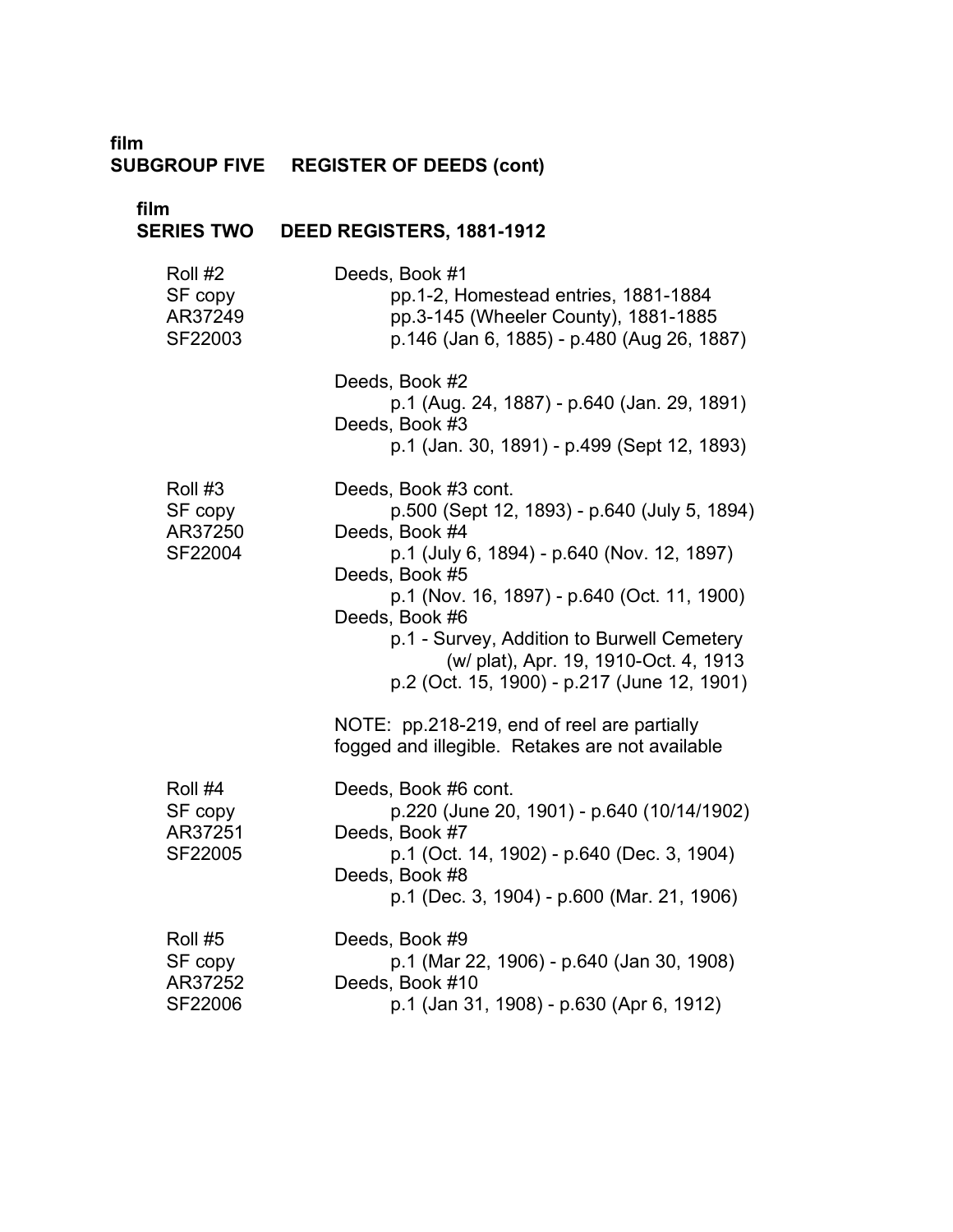#### **SUBGROUP FIVE REGISTER OF DEEDS (cont)**

| film<br><b>SERIES THREE</b>                      | <b>INDEX TO MISCELLANEOUS, 1885-1917</b>                                                                                                                                                                                                    |
|--------------------------------------------------|---------------------------------------------------------------------------------------------------------------------------------------------------------------------------------------------------------------------------------------------|
| Roll #9<br>SF copy<br>AR37256<br>SF22010         | Item $#3$<br>General Index to Miscellaneous, Bk #1<br>1885 - January 1917                                                                                                                                                                   |
| film<br><b>SERIES FOUR</b>                       | <b>MISCELLANEOUS RECORD, 1884-1913</b>                                                                                                                                                                                                      |
| Roll #9<br>cont.                                 | Items 4-5<br>Miscellaneous Book #1<br>Election Notice, Dec. 4, 1884<br>thru<br>p.320, Power of Atty (Sept 9, 1902)<br>Miscellaneous Book #2<br>Power of Atty, Oct. 10, 1902<br>thru<br>p.9, School Dist. #15 bonds (1902)                   |
| <b>Roll #10</b><br>SF copy<br>AR37257<br>SF22011 | Item $#1$<br>Miscellaneous Book #2 cont.<br>School Dist. #15 bonds, 6/20/1903<br>thru<br>p.309 - Mech. Lien, Nov. 22, 1913                                                                                                                  |
| film<br><b>SERIES FIVE</b>                       | <b>NUMERICAL INDEX-LANDS, 1877-1938</b>                                                                                                                                                                                                     |
| <b>Roll #11</b><br>SF copy<br>AR37258<br>SF22012 | Items 2-4<br>Numerical Index-Lands (1877-1913)<br>S01-T21N-R15W thru T24, R16W<br>Numerical Index-Lands (1886-1913)<br>T21N, Range 13W thru T24N, Range 14W<br>Numerical Index-Lands (1914-1938)<br>S01-T21N-R14W thru p.34 (S34-T21N-R14W) |
| <b>Roll #12</b><br>SF copy<br>AR37259<br>SF22013 | Items 1-2<br>Numerical Index-Lands (1914-1938)<br>S35-T21N-R14W thru S36-T24N-R14W<br>Numerical Index-Lands (1914-1938)<br>S01-T21N-R15W thru S35-T24N-R15W                                                                                 |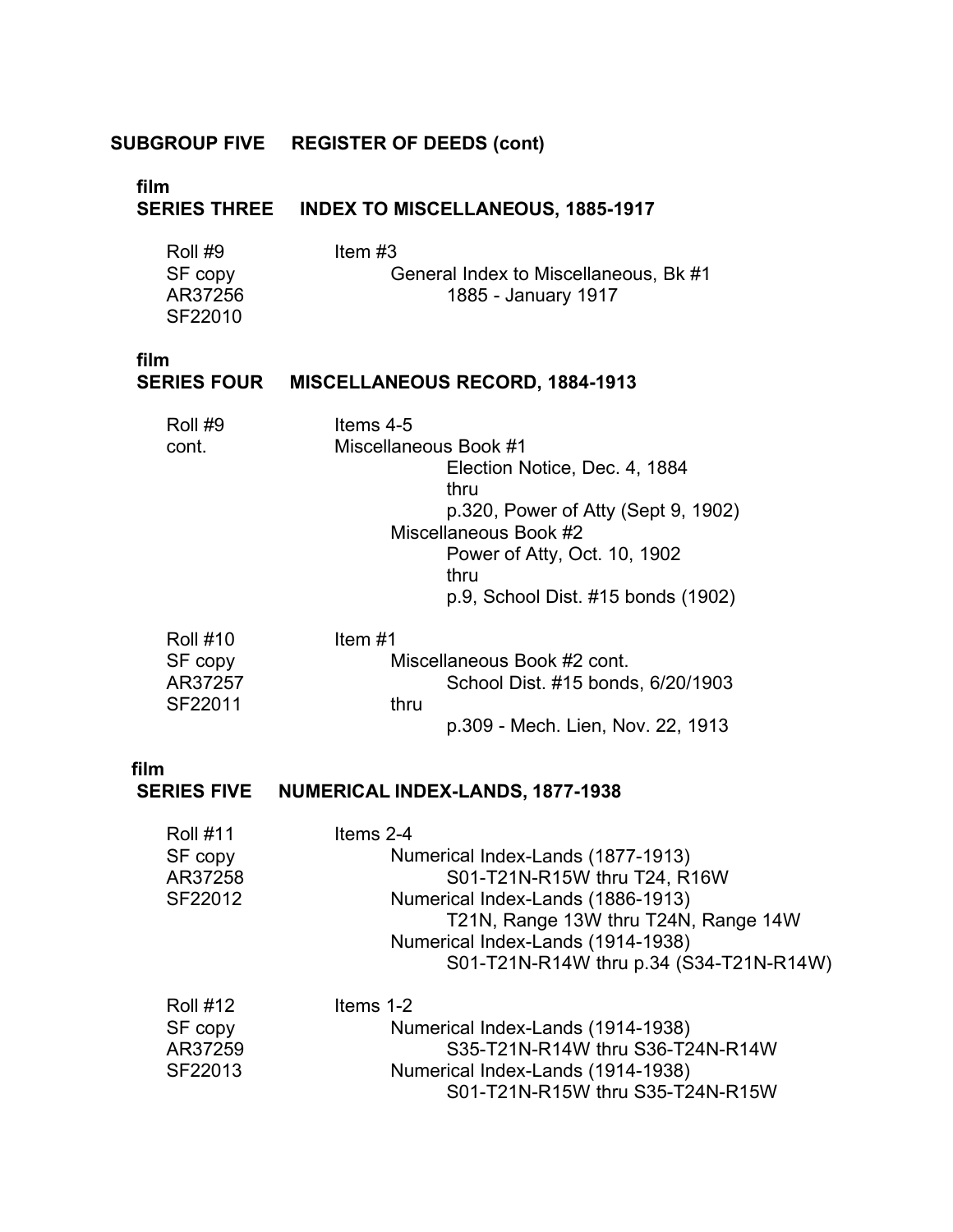### **SUBGROUP FIVE** � **REGISTER OF DEEDS (cont)**

#### **SERIES SIX MECHANICS LIENS, 1885-1979**

| <b>Roll #12</b> | Items $4-5$ |                                        |
|-----------------|-------------|----------------------------------------|
| SF copy         |             | Mechanics Lien Index, Bk #1            |
| AR37259         |             | A-Z (1885-1979)                        |
| SF22013         | thru        |                                        |
|                 |             | Mechanics Lien, Book #1                |
|                 |             | p.1 (Jan 2, 1885) - p.293 (9/16, 1977) |

# **film**

#### **SUBGROUP SIX COUNTY SURVEYOR, 1885-1983**

| <b>Roll #12</b> | Item $#3$                            |
|-----------------|--------------------------------------|
| SF copy         | Surveyor's Record, Book #1 (w/index) |
| AR37259         | T21N-R16W (3/26/1885)                |
| SF22013         | thru                                 |
|                 | Surveyor's Record, Book #1           |
|                 | T21N-R16W (10/21/1983)               |

### **film SUBGROUP SEVEN DISTRICT COURT, 1884-1929**

### **film**

### **SERIES ONE NATURALIZATION RECORDS, 1884-1929**

| V.1  | Naturalization Record Vol. #1 (indexed)<br>Declarations of Intention<br>December 23, 1884 - Nov. 7, 1905 |
|------|----------------------------------------------------------------------------------------------------------|
| 11 O | الموردة والموزان فالملي المعرود والمستخدر والمعربان والمتحرق                                             |

| V 2 | Naturalization Record Vol. #2 (indexed)    |
|-----|--------------------------------------------|
|     | p.1 - petition & record, December 10, 1903 |
|     | thru                                       |
|     | p.12 - petition & record, Sept 17, 1906    |
|     | pp.13-34 are blank                         |
|     | p.35 - petition & record, Aug. 29, 1904    |
|     | p.36 - petition & record, June 26, 1905    |
| V.3 | <b>Certificates of Naturalization</b>      |
|     | U.S. Dept of Commerce & Labor V.8411       |

#205101 (8/19/1911) - #205110 (5/5/1921)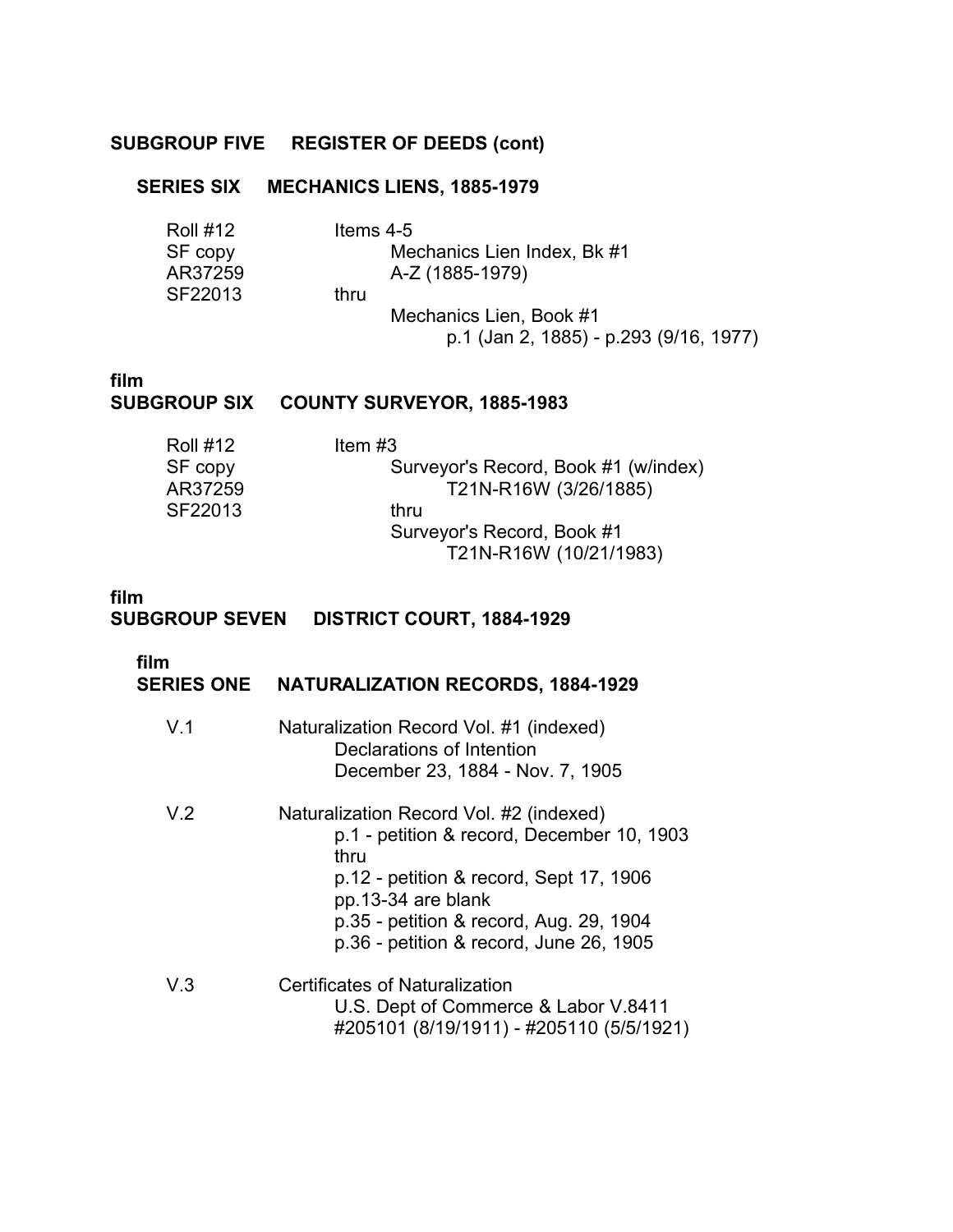# **film**

# **SERIES ONE NATURALIZATION RECORDS (cont)**

| V.4 | <b>Certificates of Naturalization</b><br>U.S. Dept of Commerce & Labor<br>#1614711 (4/15/1922) - #1614720 (11/11/1926)                                                                                         |
|-----|----------------------------------------------------------------------------------------------------------------------------------------------------------------------------------------------------------------|
| V.5 | Declarations of Intention, 1907-1929 (indexed)<br>U.S. Dept of Commerce & Labor<br>#1 (Jan. 2, 1907) - #58 (June 21, 1929)                                                                                     |
| V.6 | Petition & Record, V.1 (indexed)<br>#2 (Dec. 23, 1907) - #50 (#/11/1924)<br>#1 (Oct. 10, 1906) is on p.23<br>pp.15-22 are blank                                                                                |
| V.7 | Petition & Record, V.2 (indexed)<br>#51 (7/17/1924) - #64 (6/15/1929)                                                                                                                                          |
|     | NOTE: Misc. loose documents filmed over pages<br>at end of this volume for:<br>Thomas Joseph Murray (Jan. 29, 1926)<br>Mrs. Rosalia Krejsi<br>Investigations, Anna Wivanovsky (#56)<br>and Rosalie Kruml (#57) |

#### **film**

### **SERIES ONE NATURALIZATIONS - MICROFILM RECORD**

NOTE: Item #1, Marriage Record, V.5, was spliced from this reel and spliced to end of reel 3 (SG4, S1)

| Roll #1            | Item #2 - Naturalization Record, #1         |
|--------------------|---------------------------------------------|
| Item $#2$          | Declaration of Intention, Dec. 23, 1884     |
| 394 frames thru    |                                             |
| 538 pp.            | Item #8 - Petition & Record, V.2 (indexed)  |
| <b>GSU Project</b> | Loose Documents (see inventory)             |
| #28,980            |                                             |
|                    | NOTE: See volume inventory for out of order |
|                    | filings.                                    |

NOTES, Roll #1 continued next page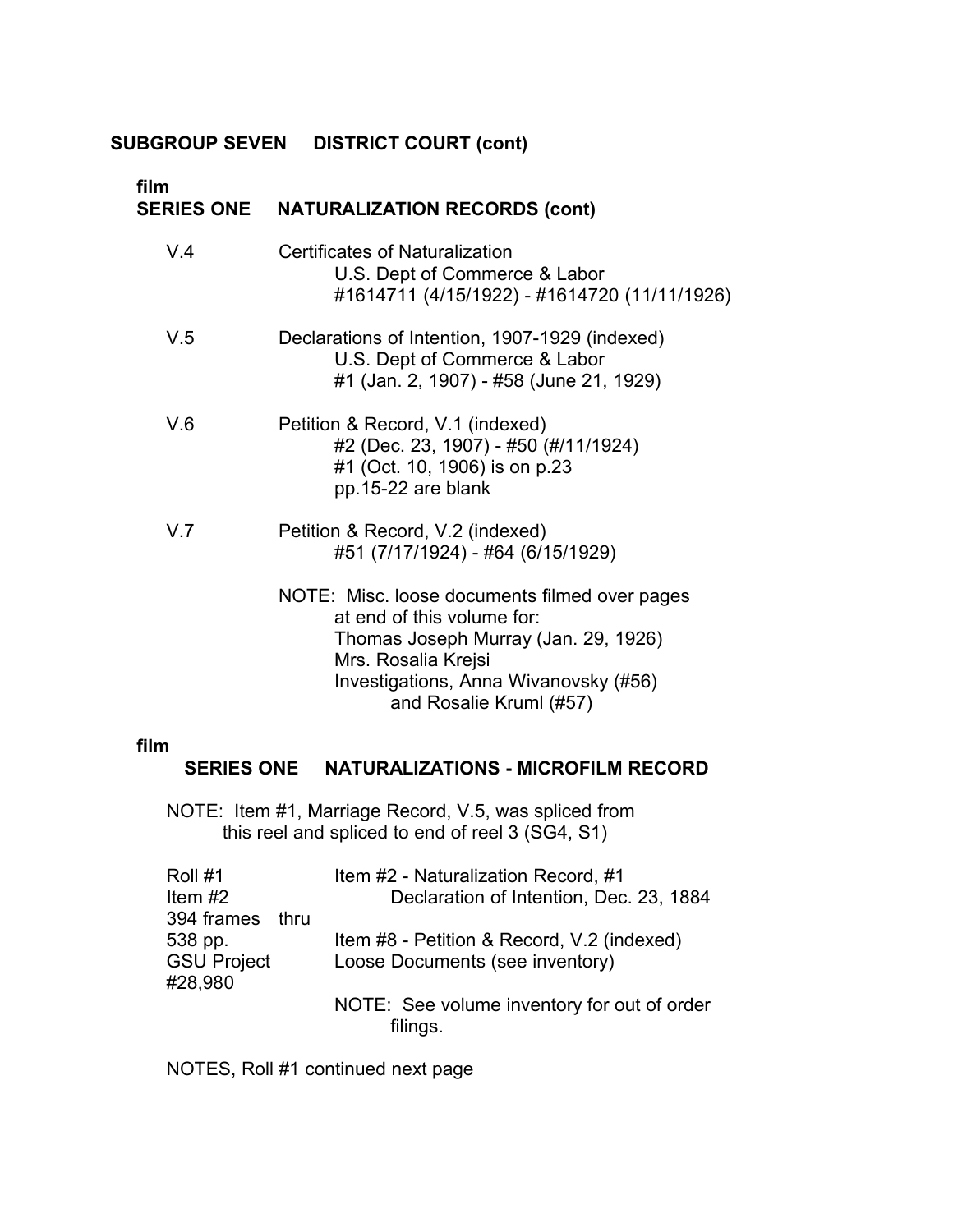**film**

### **SERIES ONE NATURALIZATION RECORDS - MICROFILM RECORD**

Roll #1 NOTES (cont)

NOTE: Item #3, Vol. 2, pp. 13-34 were blank and not microfilmed NOTE: Item #7, Vol. 6, pp. 15-22 were blank and not microfilmed.

CORRECTION: Item #7, Vol. 6, Petition #1 was filed out of order on page 23.

### **SERIES TWO GENERAL INDEX**

The General Index to District Court cases remains at the county courthouse in Burwell.

### **SERIES THREE APPEARANCE DOCKETS**

The Archives does not hold the original appearance dockets for the district court. However, there is security microfilm in storage for appearance dockets, v.1-9 (1885-1984)

### **film SERIES FOUR DAILY JOURNALS, 1884-1921**

| Roll #5 | Item $#3$                            |
|---------|--------------------------------------|
| SF copy | District Court Journal #1            |
| AR37252 | Index A-Z, and                       |
| SF22006 | p.1, Rules of Practice, Jan. 2, 1884 |
|         | thru                                 |
|         | District Court Journal #1            |
|         | p.219, Iowa Loan & Trust vs.         |
|         | Verley et al, Dec. 8, 1892           |
|         |                                      |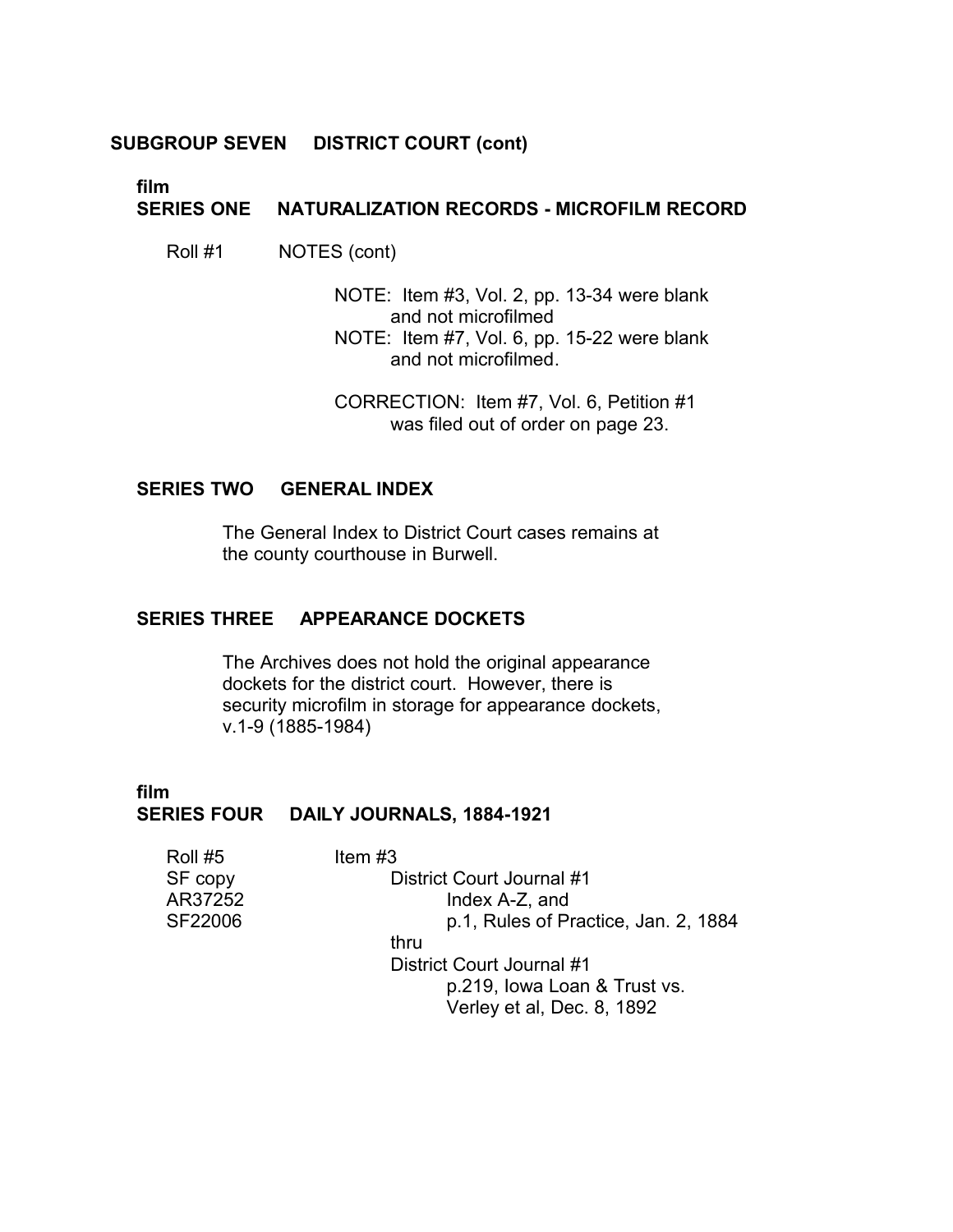**film**

### **SERIES FOUR DAILY JOURNALS - MICROFILM RECORD**

| Roll #6  | Items 1-3                          |
|----------|------------------------------------|
| SF copy  | District Court Journal #1 (cont)   |
| AR 37253 | p.220 - Smith-Creveling vs.        |
| SF22007  | Hotchkiss et al, Dec. 8, 1892      |
|          | thru                               |
|          | p.495, Term of Court, Jan. 1, 1896 |

District Court Journal #2 (Index A-Z) p.2, Jan. 1, 1896 thru pp.572-573, July 3, 1907 p.574, Terms of Court, 1908 pp.576-581 are blank pp.582-584, continuations of previous pages

District Court Journal #3 (Index A-Z) p.1, Jan. 1, 1907 thru p.640, June 11, 1921 NOTE: filings to July 7, 1921

 **film SERIES FIVE COMPLETE RECORD, 1884-1915** 

Roll #6 Item #4 cont. Complete Record Book #1 (no index) Prentiss vs. Davis et al (pp.1-15) Aug. 24, 1889 - Nov. 13, 1890 thru Complete Record Book #1 Grieg vs. Bumpus et al (pp.37-41) Aug. 20, 1890 - Oct. 4, 1890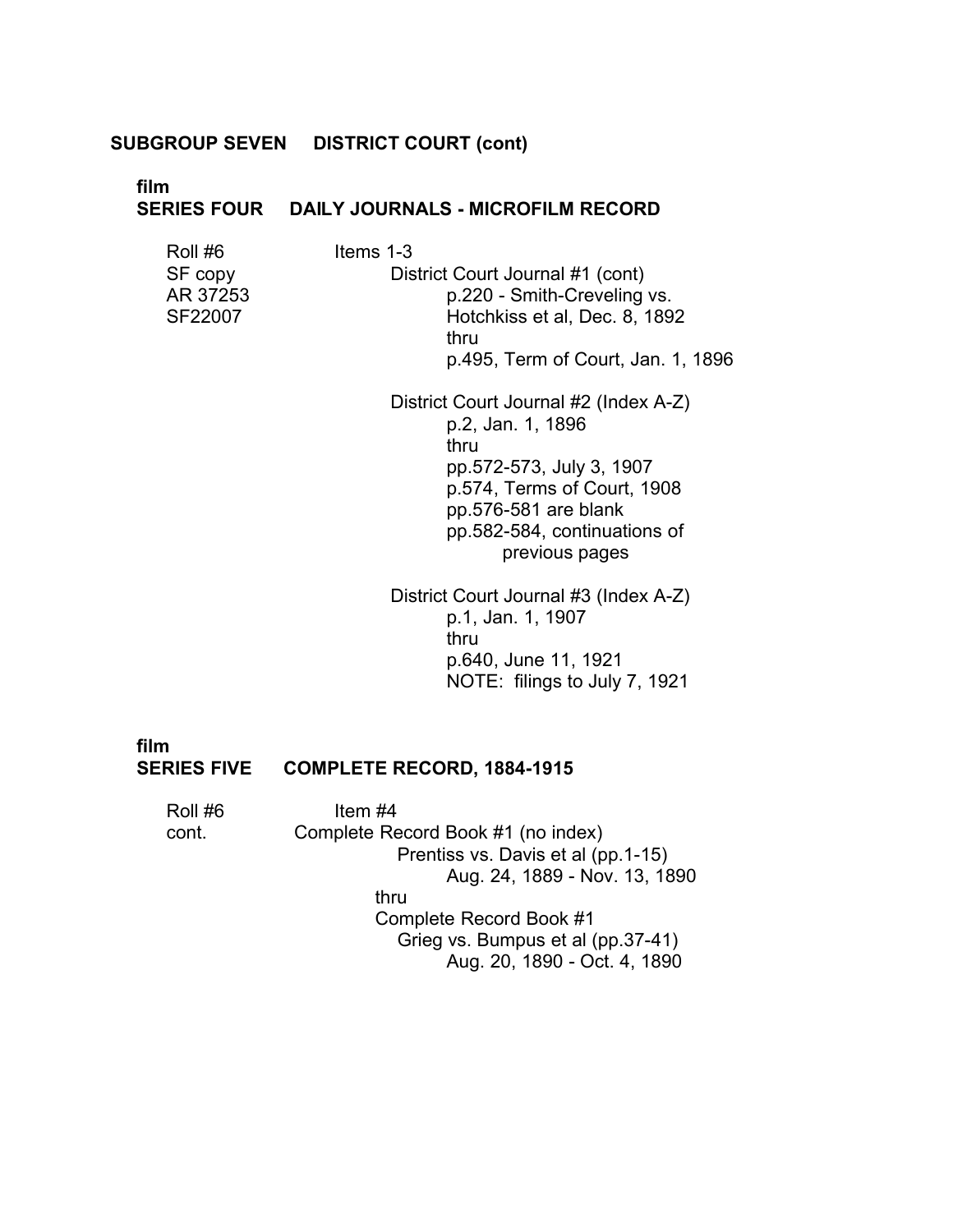| film<br><b>SERIES FIVE</b>                | <b>COMPLETE RECORD - MICROFILM RECORD</b>                                                                                                                                                               |
|-------------------------------------------|---------------------------------------------------------------------------------------------------------------------------------------------------------------------------------------------------------|
| Roll #7<br>SF copy<br>AR37254             | Items 1-3<br>Complete Record Book #1 cont.<br>Grieg vs. Bumpus et al (pp.38-55)<br>thru<br>Smith-Creveling vs. Hotchkiss et al<br>pp. 629-640 (Jan. 26, 1892-June 27, 1893)                             |
|                                           | Complete Record Book #2 (w/ index)<br>Smith-Creveling vs. Hotchkiss et al<br>pp.1-5 (June 27 - Sept 1, 1893)<br>thru<br>Prentiss vs. Harvey et al (pp.630-640)<br>July 5, 1894 - Oct. 2, 1895           |
|                                           | Complete Record Book #3 (w/index)<br>Mooney vs. Pollack et al (pp.1-12)<br>Jan. 29, 1895 - Jan. 17, 1896<br>thru<br>Conger vs. McIntyre & Mead Bond & Trust<br>pp.353-369 (Feb. 2, 1894 - Mar. 30, 1896 |
| Roll #8<br>SF copy<br>AR 37255<br>SF22009 | Item 1<br>Complete Record Book #3 cont.<br>Conger vs. McIntyre cont. (pp.372-379)<br>Feb. 9 thru March 18, 1897<br>thru<br>Nooker vs. Schrier (pp.571-598)<br>July 13, 1894 - July 10, 1895             |
|                                           | Item <sub>2</sub><br>Complete Record Book #4 (w/index)<br>Van Nostrand vs. Raes (pp.1-<br>filed, April 3, 1893<br>thru<br>lowa Loan & Trust vs. Anderson et al<br>pp.633-640, Sept 30 - Oct. 28, 1899   |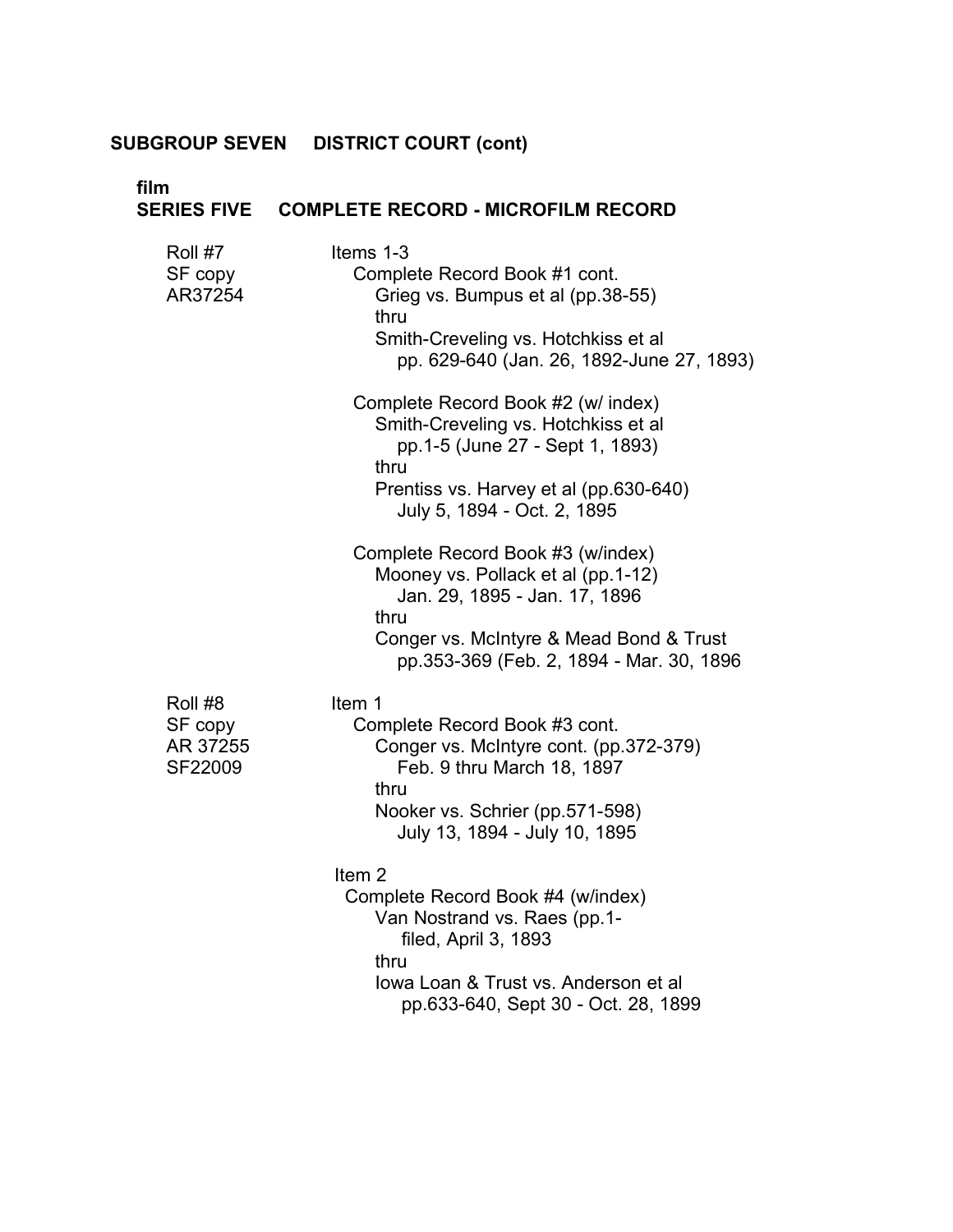**film** 

| Roll #8                                  | Item #3 - Complete Record Book #5 (no index)<br>lowa Loan & Trust vs. Anderson et al cont.<br>pp.1-13, Jan. 19, 1900 - June 20, 1902<br>thru<br>Ratcliff vs. NE, S24, 24-13 et al.<br>pp.598-640A, Mar 30, 1904 - Apr. 7, 1905<br>cont. to V.6, pp. 69-108<br>Complete Record Book #6 (w/index)<br>Item $#4 -$<br>Higgins vs. Higgins (pp. 1-4)<br>January 5 thru April 20, 1904<br>thru<br>Burkley vs. Bickford et al (pp.20-49)<br>June 1 - Nov. 3, 1904 |
|------------------------------------------|------------------------------------------------------------------------------------------------------------------------------------------------------------------------------------------------------------------------------------------------------------------------------------------------------------------------------------------------------------------------------------------------------------------------------------------------------------|
|                                          | NOTE: Roll #8, due to fog covering portions<br>of documents, clear copies may be hindered.                                                                                                                                                                                                                                                                                                                                                                 |
| Roll #9<br>SF copy<br>AR37256<br>SF22010 | Items 1-2<br>Complete Record Book #6 cont.<br>Burkley vs. Bickford et al (pp.50-68)<br>June 1, 1904 - Feb. 7, 1905<br>thru<br>Estate of Thopmas McClimans (pp.633-640A)<br>Oct. 7, 1908 - Feb. 11, 1909<br>Complete Record Book #7 (w/index)<br>Schuyler vs. Schuyler et al (pp.2-18)<br>January 2 - April 28, 1909<br>thru<br>Turner vs. Smith (pp.629-639)<br>Aug. 27, 1913 - Apr. 24, 1914                                                              |
|                                          | NOTE: Roll #9, due to faded and soiled<br>documents, clear copies my be difficult<br>to make.                                                                                                                                                                                                                                                                                                                                                              |

# **SUBGROUP EIGHT COUNTY COURT**

The Archives holds no original records for Garfield County Court. Security microfilm is in storage for Probate records, 1888-current.